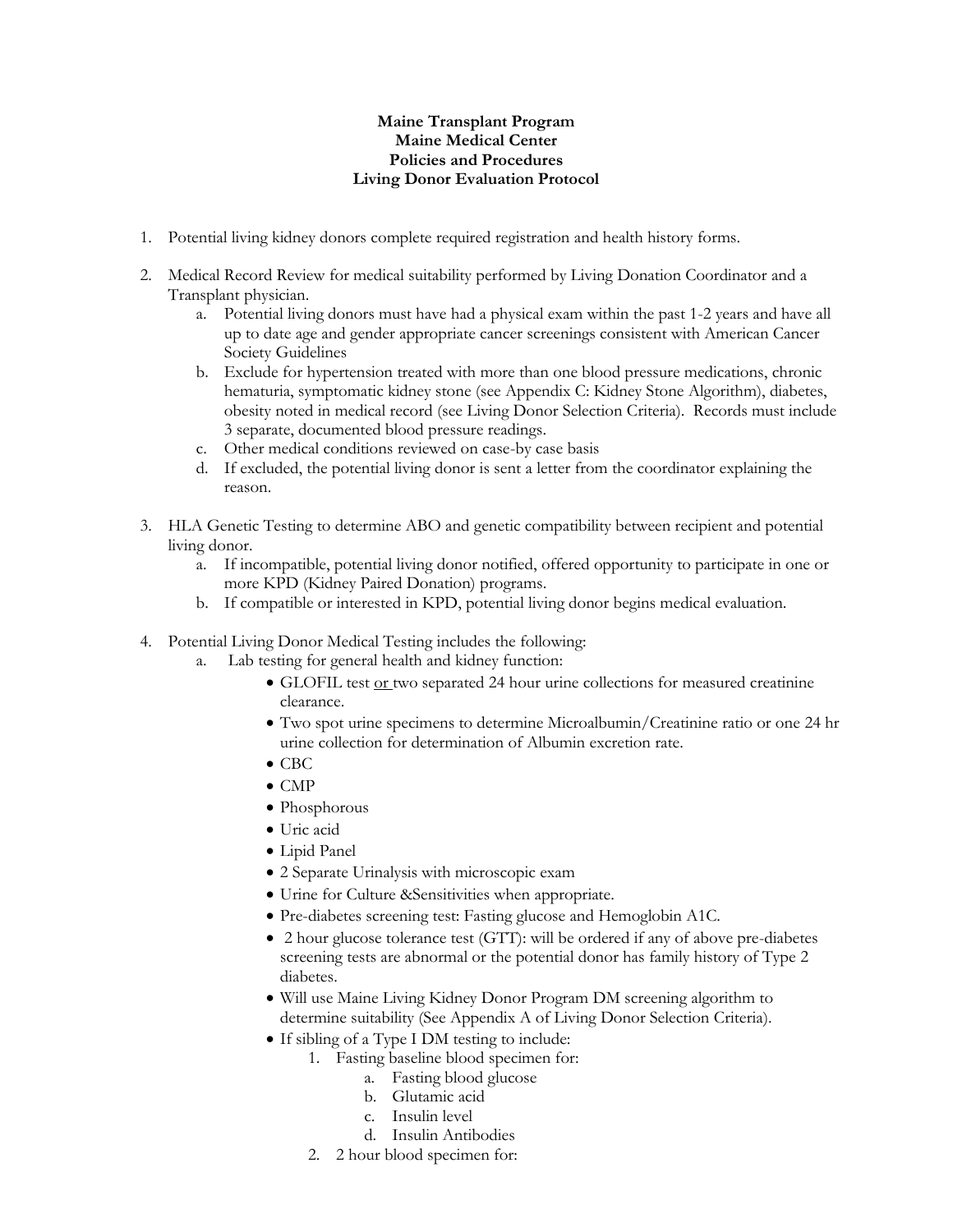Maine Transplant Program Maine Medical Center Policies and Procedures Living Donor Evaluation Protocol Page 2 of 4

- a. Blood glucose
- b. Insulin level
- Infectious disease screening:
	- To include HIV, Hepatitis B and C panel, CMV, EBV and RPR antibody testing. Tuberculosis screening will be performed either by Gold Quantiferon or PPD.
- Second ABO testing to be done by MMC blood bank.
- Any history of DVT or other clotting issue testing to include:
	- 1. Factor V Leiden
	- 2. Anticardiolipin AB
	- 3. Prothrombin Gene Mutation
	- 4. Lupus AC
	- 5. B2 Glycoprotein
	- 6. Homocysteine
- b. Renal Ultrasound if a direct blood relative with Polycystic Kidney Disease (PKD)
- c. 24 hour ambulatory blood pressure monitoring for any person demonstrating borderline hypertension to diagnose "white-coat" hypertension vs. true pre-hypertension, use B/P algorithm to determine suitability (See Appendix B of Living Donor Selection Criteria)
- d. Any living donor biologically related to the recipient whose renal insufficiency is related to a disease process that is genetically transmitted, the program will specifically consider the potential for the donor to be susceptible to that genetic disease.
- e. Any other testing required as determined by the transplant team based on testing results and medical history.
- f. If testing within normal limits, appointment made for Living Donor Evaluation at the Transplant Program.
- g. If excluded, potential living donor notified by phone and in writing. Primary care physician also notified in writing.
- 5. Living Donor Evaluation includes:
	- a. Education class/review of Living Kidney Donor Handbook with Living Donation Coordinator
	- b. Meeting with Independent Living Donor Advocate
	- c. Consultation with Financial Counselor
	- d. Psychosocial evaluation with transplant social worker
	- e. Nutrition evaluation with transplant RD (either in person or by record review)
	- f. Pharmacist review of medical records and further evaluation as needed
	- g. Vital signs (including 3 separate blood pressure readings)
	- h. H&P with transplant surgeon and transplant nephrologist, including review for up to date cancer screenings for gender and age group according to the American Cancer Society Guidelines for the following cancers:
		- Breast Cancer
		- Cervical Cancer
		- Prostate Cancer Colon Cancer
		- Skin Cancer screening: All donors will receive a skin exam at the time of evaluation and will be questioned regarding any history of skin malignancies or suspicious skin lesions. Due to the lack of evidence supporting the practice, skin self-exams are NOT required, nor are any other skin examinations or dermatology consultations required (US Preventative Services Task Force: [http://www.uspreventiveservicestaskforce.org/uspstf/uspsskca.htm\)](http://www.uspreventiveservicestaskforce.org/uspstf/uspsskca.htm).
		- Lung cancer
	- i. EKG
	- j. All donors age 65 and above will require stress testing. Type of testing ordered will depend on EKG results and review of the records by the transplant nephrologist.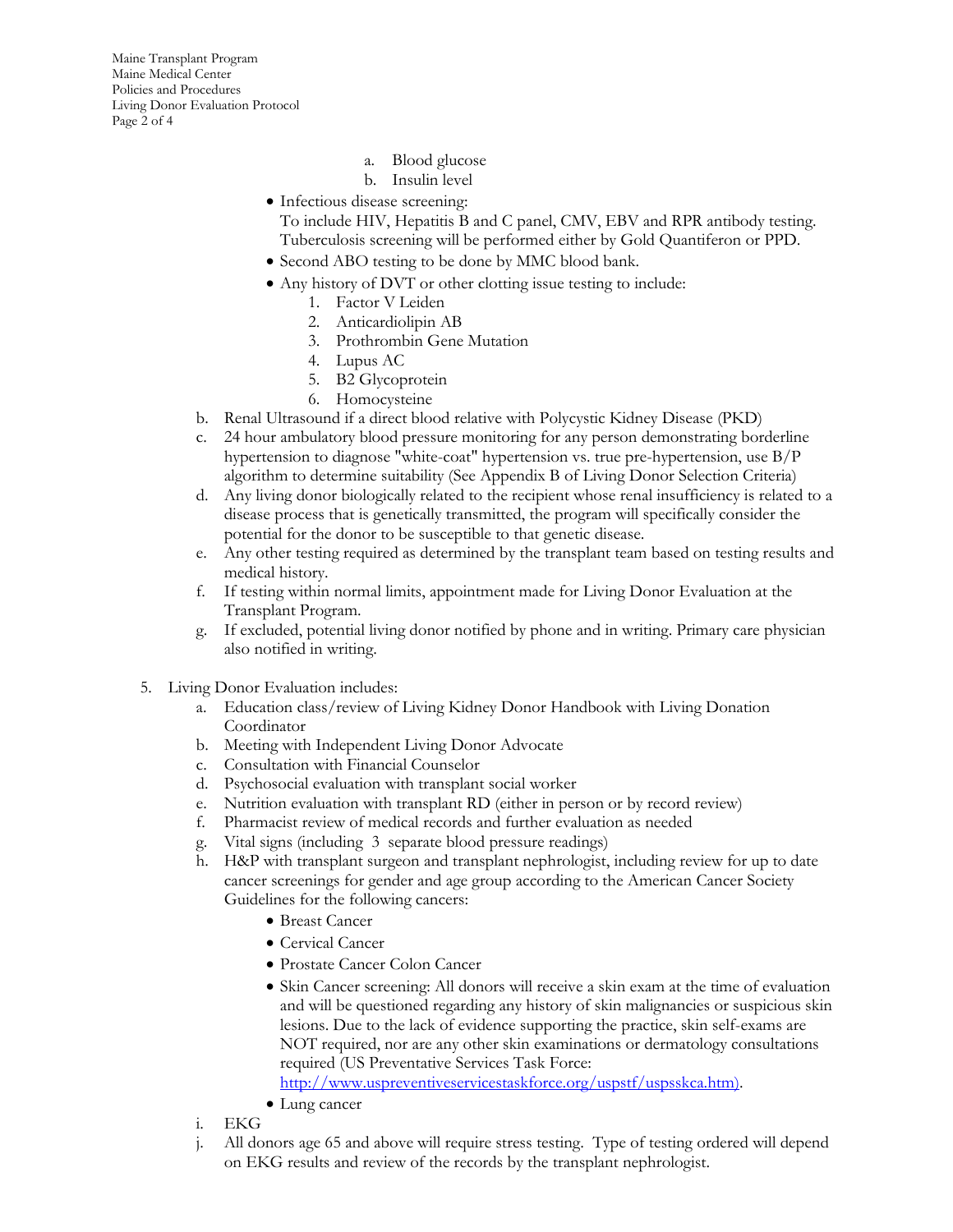- k. Living Kidney Donor Rights, SRTR data, Public Health System Questionnaire to review donor's risk criteria for transmission of infectious diseases, and MMC forms and consents reviewed with Living Donation Coordinator and signed.
- l. Paired exchange programs reviewed with donor (as indicated)
	- Program explained included donor responsibility
	- Consent obtained using Potential Kidney Paired Donation (KPD) Living Donor Education Form, including discussion and description of willingness of donor to: travel, have kidney shipped, donate specific kidney, participate in a chain, etc.
	- Medical release consent obtained
- m. Chest x-ray
- n. Abdominal CT
- o. Any additional testing required by transplant team as determined by physical exam, CT results and medical history.
- p. Asymptomatic kidney stones noted on CT will require further evaluation testing and determination of suitability (See Appendix C: Kidney Stone Algorithm of Living Donor Selection Criteria)
- 6. Living donor is presented at Transplant Candidate Review for committee approval.
	- a. Must have multi-disciplinary evaluation prior to presentation that includes:
		- Living Donor Coordinator
		- Independent Living Donor Advocate
		- Transplant Social Worker
		- Transplant Dietician
		- Transplant Nephrologist
		- Transplant Surgeon
		- Financial Counselor
		- Pharmacy Review as needed
	- b. If participating in an exchange, the exchange donor selection will be dependent upon meeting recipient's pre-selection criteria.
- 7. If donor participating in exchange program potential donor registered in appropriate program through program website
	- a. If possible match is identified, blood specimen for cross-matching with potential recipient is obtained from donor
	- b. If match is possible, logistics and possible surgery dates discussed with donor
- 8. Plan for transplant surgery:
	- a. Living donor must have pre-surgery visit with Transplant Surgeon (surgical consent), Living Donation Coordinator and Pre-Admission Unit (anesthesia consent) typically 1-2 weeks prior to donation surgery.
		- Pre-Op teaching completed by LD Coordinator, Living Donor Surgery Information reviewed and given to donor
	- b. If possible, a tour of R5 and hospital with R5 RN educator.
	- c. Pre-op labs include (unless previous labs done within 28 days of surgery):
		- $\bullet$  CBC
		- BMP
		- INR
		- X-match for 2 units RBCs
		- HCG for women of child-bearing age & ability
	- d. Final Cross-match between recipient and donor will be repeated within 28 days of intended donation surgery date.